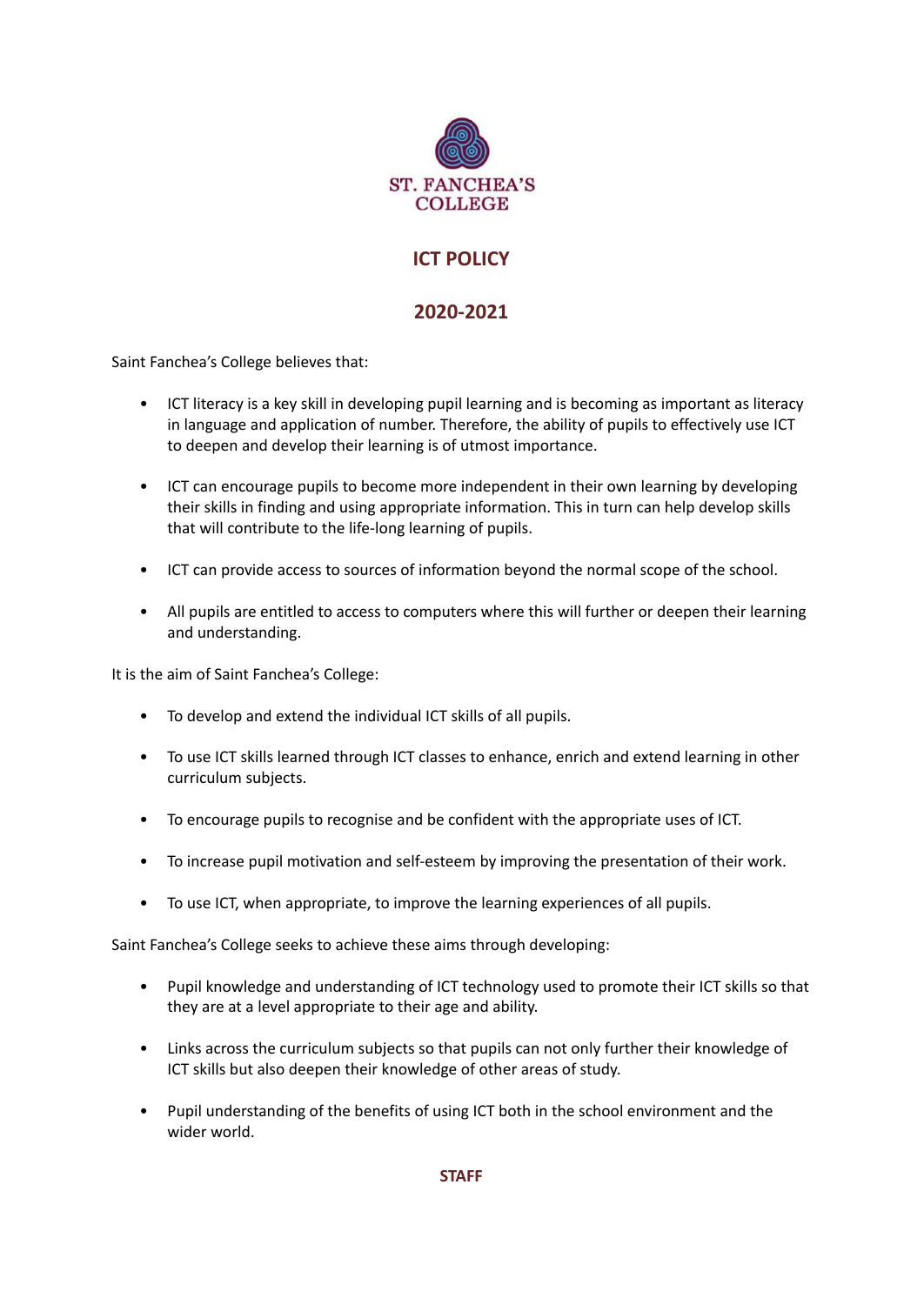All staff use ICT regularly in the course of their normal duties. The following staff have particular responsibilities with regards to certain areas of ICT provision. The Principal is responsible for the purchase of ICT equipment throughout the school, for the implementation of the ICT Policy and in conjunction with the ICT Coordinator (Mrs C Teague), and the e-Safety Coordinator (Miss C Cassidy) and staff development in the use of ICT.

The C2K Manager (Mr M Collins) is responsible for liaising with C2K on ICT related issues and ensuring that staff are kept up to date with changes to and trained in the use of the C2K managed services. The ICT Coordinator (Mrs C Teague), is also responsible for the curricular provision of ICT in school and, in conjunction with the e-Safety Coordinator, for Key Stage 3 ICT Assessment and staff development in the use of ICT. Subject Leaders, work with ICT Coordinator to co-ordinate Key Stage 3 ICT Assessment. They work within departments to encourage the consistent use of ICT and further develop staff ICT skills. The Science and Technology Technician (Mr Garbhan McPhillips) assists the smooth running of the school networks and related hardware and software.

### **PROMOTING THE SUBJECT WITHIN THE SCHOOL / CROSS-CURRICULAR THEMES**

ICT is promoted as a cross curricular theme in the school. All subject areas are required to include ICT in their curriculum materials and schemes of work. Each department has been surveyed to ascertain the current position of ICT provision in the relevant schemes of work. This procedure is carried out periodically to assess the development of ICT provision in the school.

Each Head of Department has been made aware of his or her responsibility with regard to ICT provision in the curriculum of their subject and support has been offered to departments where necessary.

This support has included the providing each department with sample ICT assignments as suggested by CCEA. These assignments are subject based and provide Teacher and Pupil notes on the purpose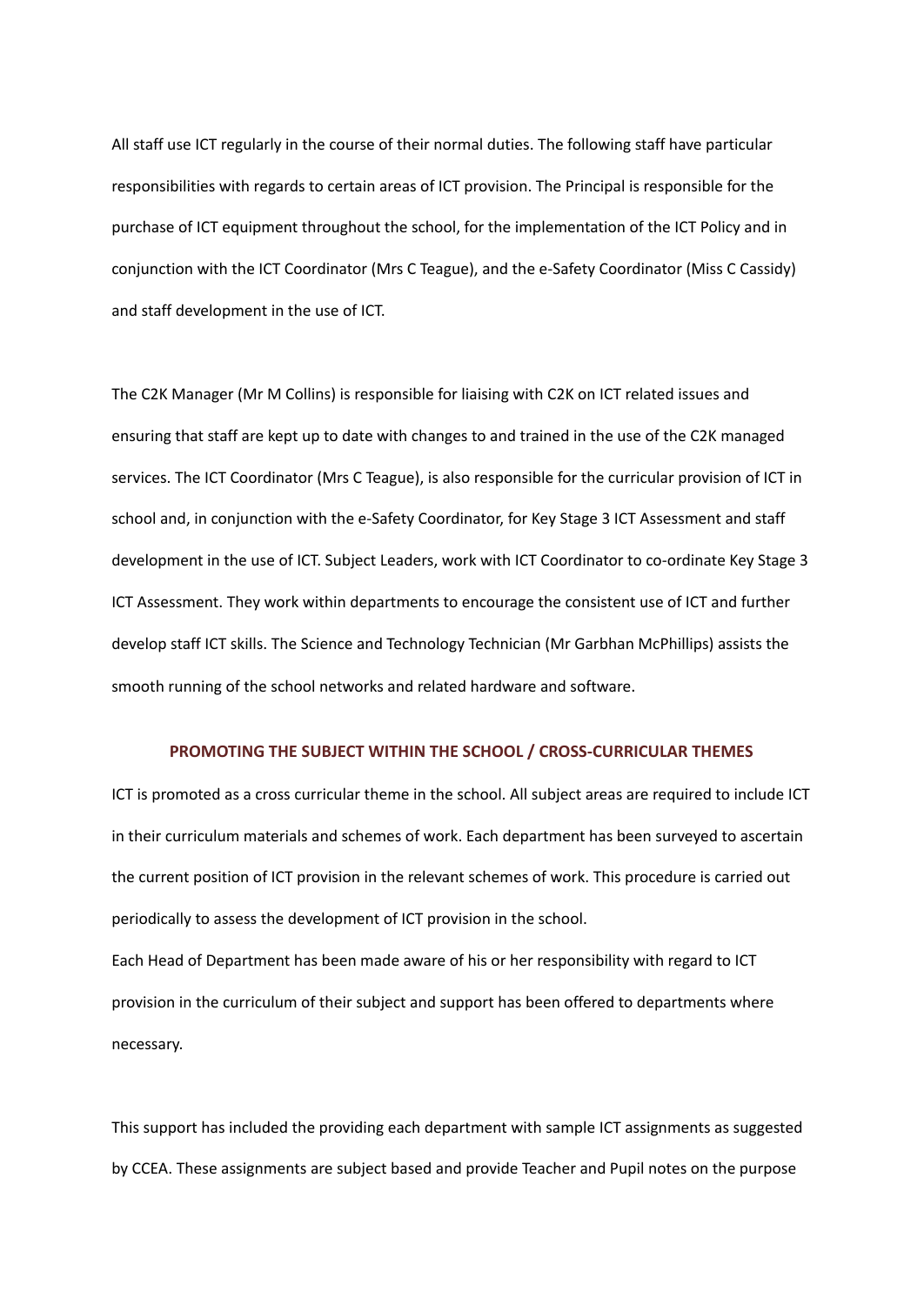of the assignment and how to carry it out. Departments were encouraged to use these assignments where no ICT assignments were included in schemes of work. Staff training is also provided to introduce new network procedures or how to use software and hardware as appropriate. A number of departments have had KS3 ICT tasks externally accredited by CCEA and these tasks are embedded within schemes of work and assessment procedures.

Each department are expected to include an ICT based assignment as a benchmark assignment for each year group and the implementation of this strategy would help meet the requirement of ICT provision in subject areas.

### **ICT IN THE SCHOOL CURRICULUM**

At present there exists a statutory requirement on schools in Northern Ireland to 'provide pupils with opportunities to develop knowledge, skills and understanding of Information and Communication Technology (ICT) and to apply these in a range of subjects. Currently in Northern Ireland there is no provision at Key Stage 3 for ICT to be taught as a specific subject, instead it is intended that ICT be included in the curriculum as a cross-curricular theme. With these requirements in mind each subject area in the School has been encouraged to build ICT into their Programmes of Study. This should take the form of at least one ICT based assignment in the Scheme of Work for each year group. It is intended that, across the whole school curriculum, these assignments will address the 5 'E' requirements (explore, express, exchange, evaluate and exhibit) and each of the 7 levels. Additional ICT classes (2 periods per week) are provided to Year groups in Year 8, Year 9 and Year 10. There is an associated programme of study for pupils and teachers to follow during these lessons. Access to ICT rooms is made by a booking facility. Files are located in the staffroom. The rationale behind this approach is that the timetabled ICT classes provide pupils with the opportunities to learn and develop the skills necessary to operate the computers and use the various software packages available. This means that a subject teacher should not have to use valuable teaching time showing a class how to use a particular piece of equipment or a software package. This means that the time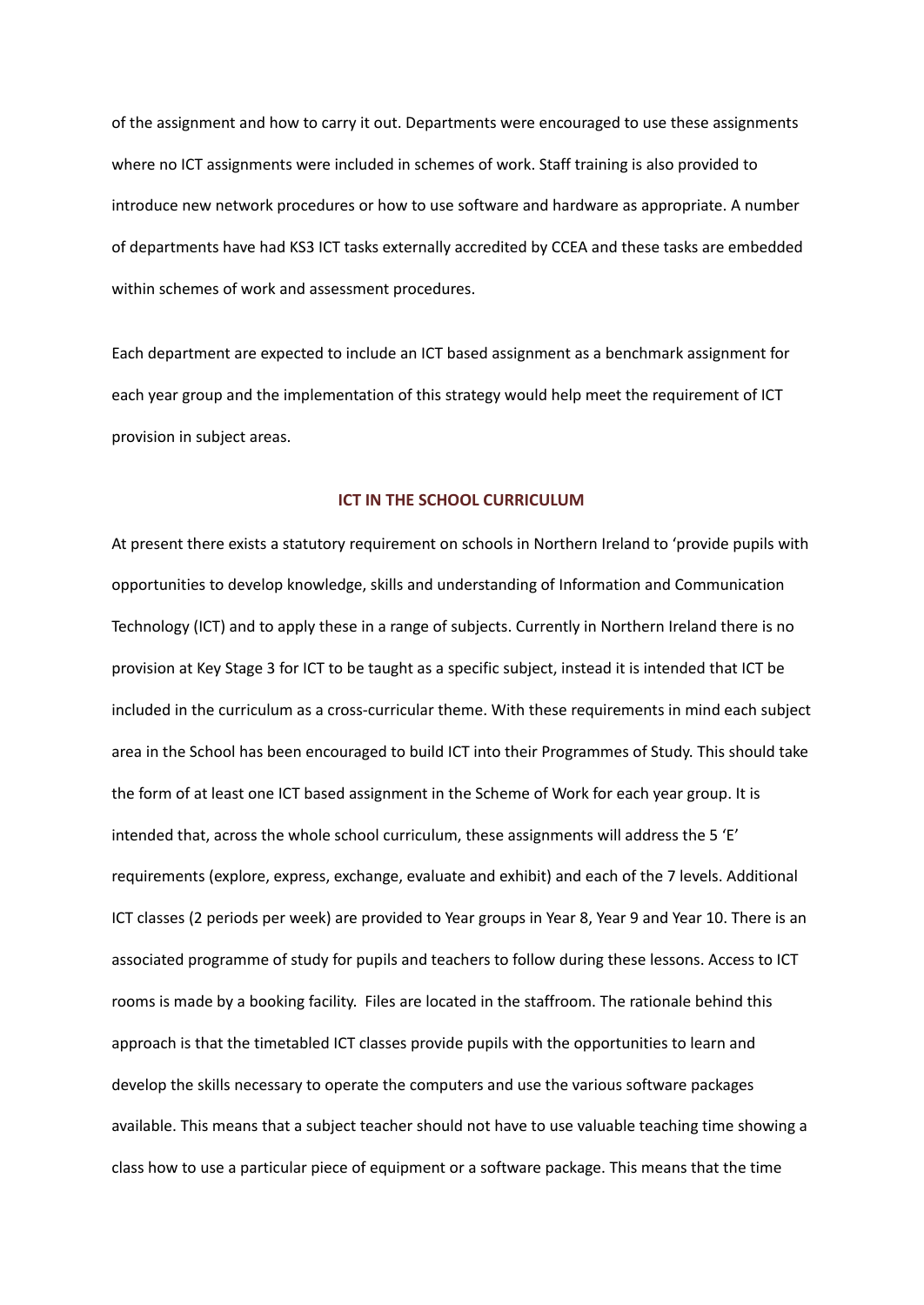pupils spend using the computers is focused on completing the task at hand rather than learning ICT skills.

# **ASSESSMENT PROCEDURES**

The Northern Ireland (Revised) Curriculum places a requirement on schools to assess and report on progress in the cross curricular skill of Use of ICT. A department has been given the task of reporting on this skill in each year group in Key Stage 3. Departments in each year group are to be asked to assess progress through the levels once these levels are agreed.

# **Using ICT to support pupils with Special Educational Needs**

# **Visual Impairment**

The literacy and numeracy problems experienced by visually impaired pupils are likely to include:

- a lack of reading, writing and numeracy practice
- difficulty in scanning pages or even in scanning words

Computers are used to provide alternative methods of reading and recording work. The high contrast print is easier for pupils to see than handwriting and pupils who need to use large print on a computer screen. Podcasting is used as an alternative means of providing information.

### **Hearing Impairment**

ICT can be of particular benefit to people with a hearing impairment because it allows them opportunity to extend their language skills by use of pictures, text etc. without being dependent on the spoken word.

### **Dyslexia**

ICT can motivate learners with dyslexia to acquire skills for reading, spelling, writing and maths. Word processors with spell checkers, glossaries and thesauri can all help pupils master literacy skills as they aid punctuation, encourage word recognition and help pupils to extend their vocabulary by enabling them to use the words they want to use rather than the ones they can spell.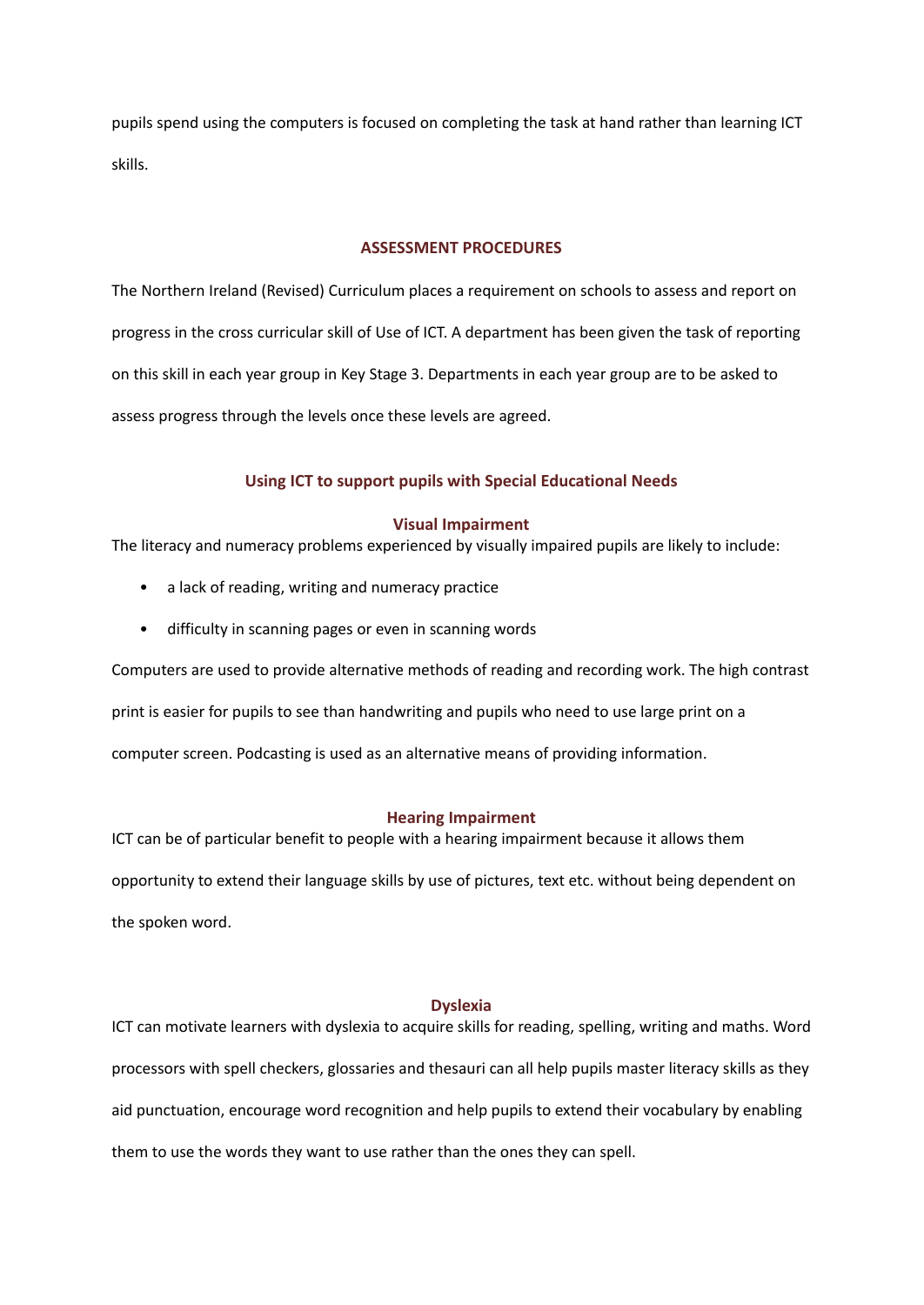# **ICT EQUIPMENT AND RESOURCES**

| <b>Room</b>                  | <b>Resources</b>                             |  |
|------------------------------|----------------------------------------------|--|
| <b>ICT Suite</b>             | 23 C2k machines                              |  |
|                              | 1 Network Printer                            |  |
| <b>ICT Resource Room</b>     | 8 C2K machines                               |  |
|                              | 24 C2K Machines                              |  |
| <b>Business Studies Room</b> | 1 Network Colour Printer/Photocopier/Scanner |  |
|                              | 1 Scanner                                    |  |
|                              | 12 C2K machines                              |  |
| Design & Technology Suite    | 1 Network Colour Printer/Photocopier/Scanner |  |
|                              | 1 Colour Printer                             |  |
|                              | 9 C2K Machines                               |  |
| English Multi-Purpose Room   | 1 Network Printer                            |  |
|                              | 10 Laptops                                   |  |
| Careers Room                 | 1 Network Printer                            |  |
| Whole School                 | 37 iPads (Central Stock managed by ICT       |  |
|                              | Coordinator)                                 |  |
|                              | 13 Laptops Central stock managed by ICT      |  |
|                              | Coordinator)                                 |  |
|                              | Green Screen Technology Support              |  |

Saint Fanchea's College has the following ICT resources available for teaching ICT:

There is a fixed C2K teacher machine, digital projector and an interactive whiteboard in every classroom. There are additional iMac Books available in Miss Cassidy's room and the Careers Room. All teaching staff have iPads for the support of teaching and learning. There are a small number available for pupils with Special Educational Needs. All classrooms have interactive boards and two classrooms have Apple TV systems.

Resources are maintained and replaced as required through the provision of an annual budget allocated from the school.

This budget is for the following purposes:

- Purchase of ICT equipment to replace stock and upgrade equipment as and when necessary.
- General maintenance of the ICT facilities including repairs and replacement of hardware when necessary.
- Purchase of consumables for the general running of the ICT suites including paper, ink and toner, etc…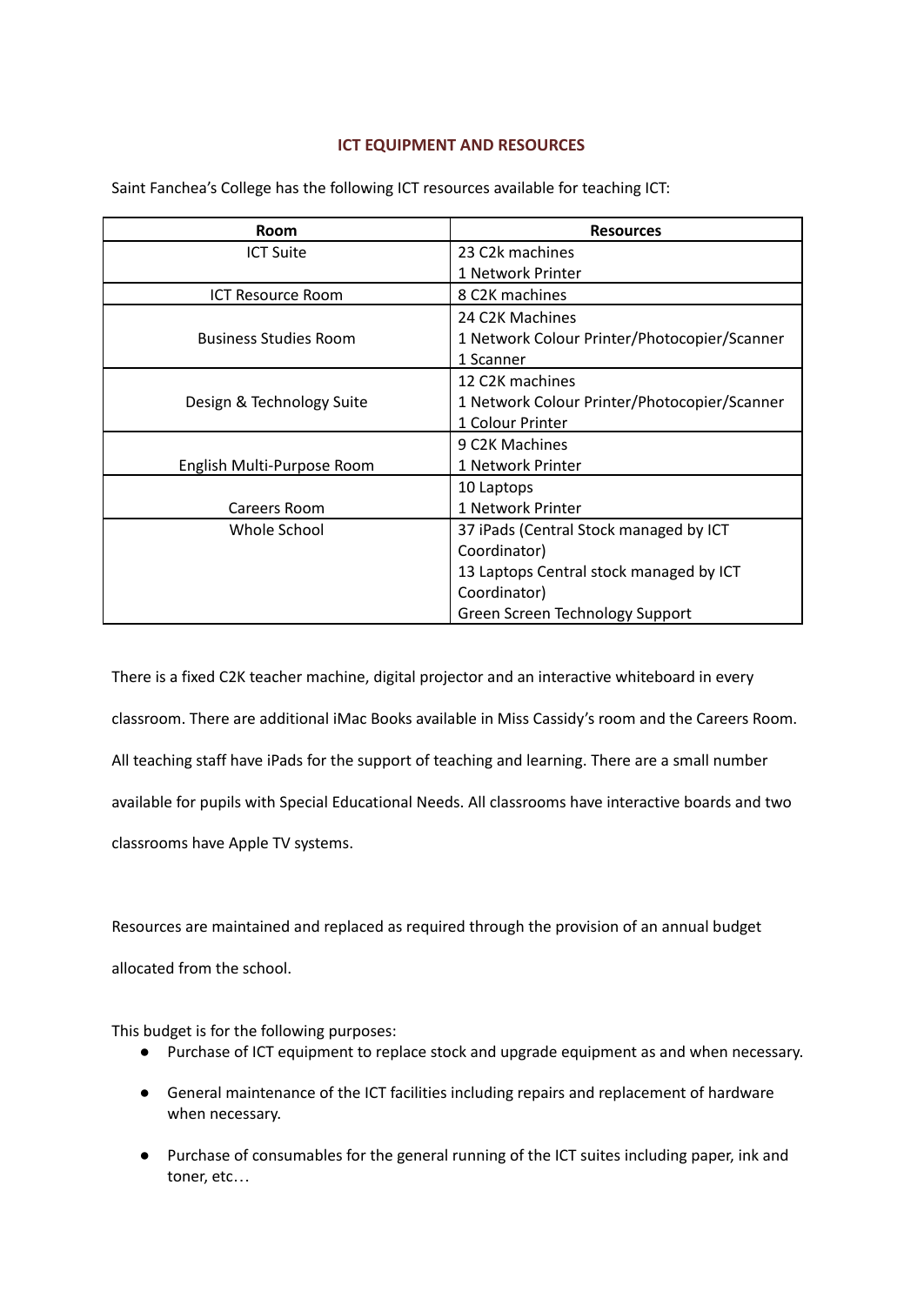- Purchase of additional hardware requested by departments or for whole school use.
- Purchase of additional software packages to aid teaching of ICT or other subject areas.

### **EQUIPMENT AND NETWORK SECURITY**

### **Virus Check and Firewall**

All of the C2K PC's in school are maintained under the C2K maintenance contract and are administered as part of the C2K WAN service for Northern Ireland. This means that these machines are automatically protected by both anti-virus software and by firewall software as this is provided by C2K.

### **Password Security**

On entrance to the school new staff and pupils are provided with an initial password for the C2K system as provided by C2K. On their first attempt to log onto the network users are prompted to change their password to a password of their choice. These passwords must be at least 8 characters long. Once a term all users are required by the C2K system to change their password and each new password must be unique and the same password cannot be reused. Users may change their own password at any time if they feel that their password security has been compromised this can be done by the user themselves or by contacting one of the Network Administrators in school.

#### **Portable School ICT Equipment, e.g. Laptops, iPads, Data Projectors, etc...**

School laptops should be brought into school (at least once a week) to be connected to the C2K system. This is necessary to ensure that the network software and anti-virus protection is kept up to date. Software should not be installed on the school laptops unless the user has a valid license for the software. Users should also note that only school related software packages should be installed on the laptops to conserve disk space. Equipment located in departments is to be used under the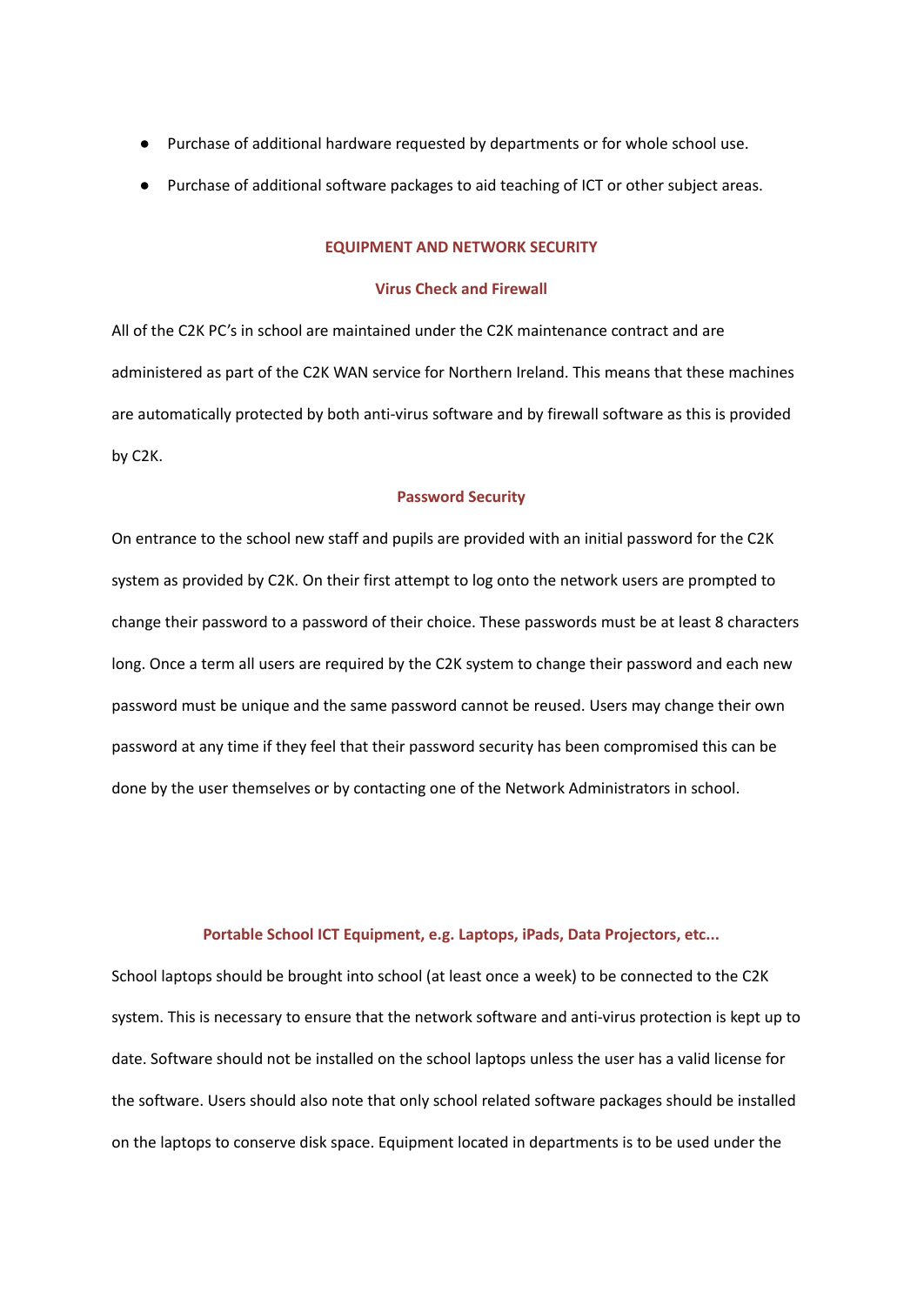direction of the Head of Department and according to recognised user instructions. Centralised equipment held in the ICT Coordinator's store is to be borrowed for school use only and is recorded and monitored by the ICT Coordinator.

### **HEALTH AND SAFETY**

Due regard is paid to health and safety regulations and fire/emergency procedures are clearly posted. Pupils are instructed about the necessary safety standards when using the PC suites, for example, no eating or drinking in the suites, no running, how to sit properly, taking breaks, etc. Safety also takes into consideration the Internet and pupils are given advice and instructions on how they should use the Internet safely. Parents/Pupils also sign an Acceptable Use Policy which outlines safe use of the PC's in school and access to communication technologies.

Pupils are fully briefed on e-safety in Year 8 by their Form teacher, and this is reinforced in ICT lessons.

### **STAFF DEVELOPMENT**

As ICT is a continually changing aspect of school life, the school aims to encourage and support staff to keep themselves up-to-date with developments in their subject area. The school provides internal training opportunities and encourages staff to avail of external training opportunities such as:

- EA ICT training and ICT subject training
- iTeach Training Programme (iPad / G-Suite)
- Private/ in house training workshops (iPad Training)
	- e-Safety Training

There is a core team of teachers with responsibility for developing the use iPads to support teaching and learning across the college. Opportunities for sharing best practice re the use of specific apps (e.g. Showbie / Google Classroom) are facilitated and key staff have attended annual iTeach conference in Belfast to support the development of iPad capacity among teachers.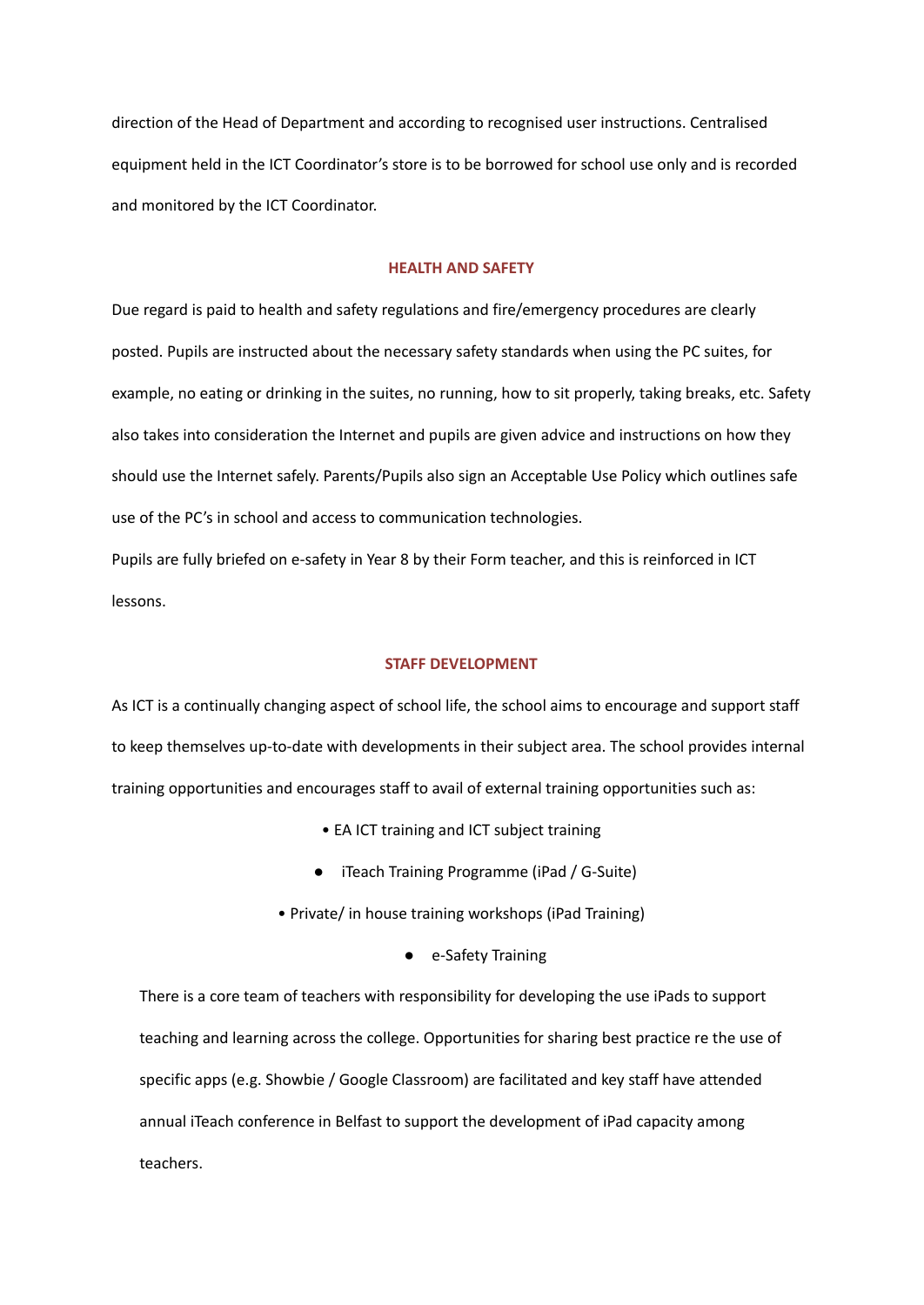## **LEGAL CONSTRAINTS**

All users are expected to comply with the provisions of the following Acts of Parliament (or any re-enactment thereof) as well as all other relevant legislation and legal precedent: Computer Misuse Act 1990 Criminal Justice and Public Order Act 1994 Copyright, Designs and Patents Act 1988 Trade Marks Act 1994 Data Protection Act 1998 Copies of these documents are available online at http://www.opsi.gov.uk/. Further advice should be obtained through the ICT Coordinator (C2K Manager).

ICT is by its nature an ever changing area. As such, this policy is regularly updated and should be considered as a work in progress. Updated policies will be forwarded to all interested parties as and when appropriate.

| This policy will be reviewed every year |      |  |
|-----------------------------------------|------|--|
| Date of next review - October 2020      |      |  |
|                                         |      |  |
|                                         | Date |  |
|                                         |      |  |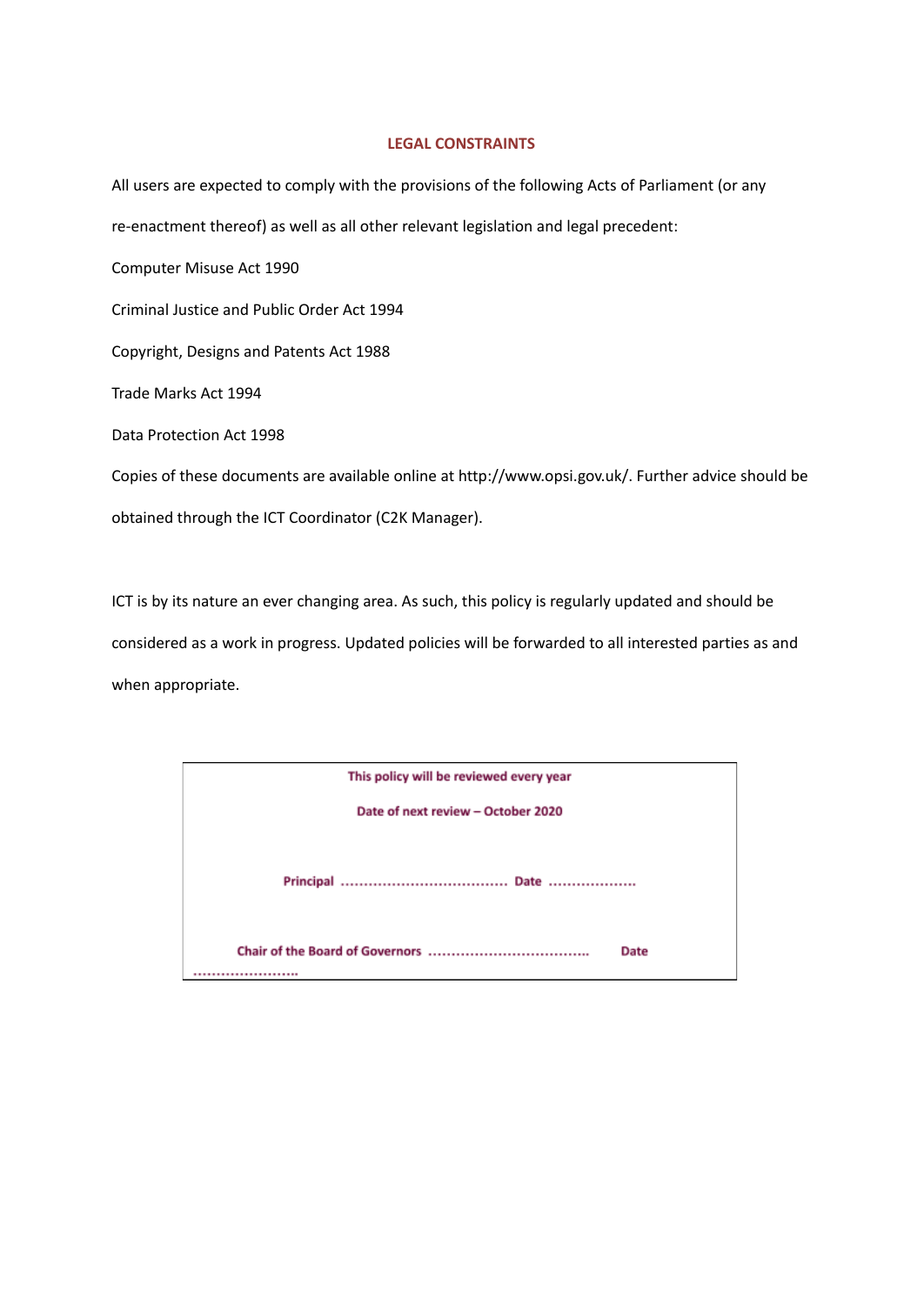### **COVID-19 ADDENDUM**



# **REMOTE LEARNING POLICY**

Saint Fanchea's College is committed to providing the best possible curriculum provision for our pupils in their learning and outcomes. The following guidance will apply when:

- 1. The College is forced to close due to regional Covid-19 restrictions and is deemed inaccessible to staff and pupils
- 2. The College is forced to close due to emergency closure procedures related to Covid-19
- 3. Pupils need to self-isolate for a designated period of time due to Covid-19
- 4. Pupils who have been medically advised by their Doctor not to attend school

Given the current Covid-19 pandemic, we are acutely aware that this is an unprecedented and challenging time for education. **Google Classroom** will be the designated platform for providing remote learning to pupils in Saint Fanchea's College.

We will strive to support our pupils and parents as much as possible, however when the school is open, parents and pupils should be aware that our teachers will be continuing to teach all classes during the school day and expectations the delivery of remote learning should be as realistic as possible.

In order to reduce surface transmission of the Covid-19 virus, paper copies to support remote learning will not be provided to pupils/parents.

# **Principles**

Subject teachers will strive to ensure work is set for the classes / pupils that would have been taught on that day. There is no expectation that work will be set outside of school working hours. As such Teaching Staff will reply to messages, set work and give feedback on activities during normal teaching hours only: 9.15am-3.20pm. Teachers will strive to schedule learning in a manner that does not overwhelm or concern our pupils. Teaching and learning can be tailored, changed and updated as time progresses, allowing for replication of classroom activity to the best of our ability. In all communications, Staff will adhere to our commitment to maintaining pupil well-being and safety.

Teachers / Subject areas will set / post work for their classes on **Google Classroom**, which is the main focal point of all pupil work and remote learning. Pupils must ensure that they are logged on to Google Classroom and Outlook email using their C2K email address only. Pupil's must ensure that they are registered for each subject area using the codes/invitations provided by Teachers. Where appropriate, in the event of longer-term requirements teachers may plan and undertake 'interactive lessons' for their classes via 'Google Meet' or narrated presentations.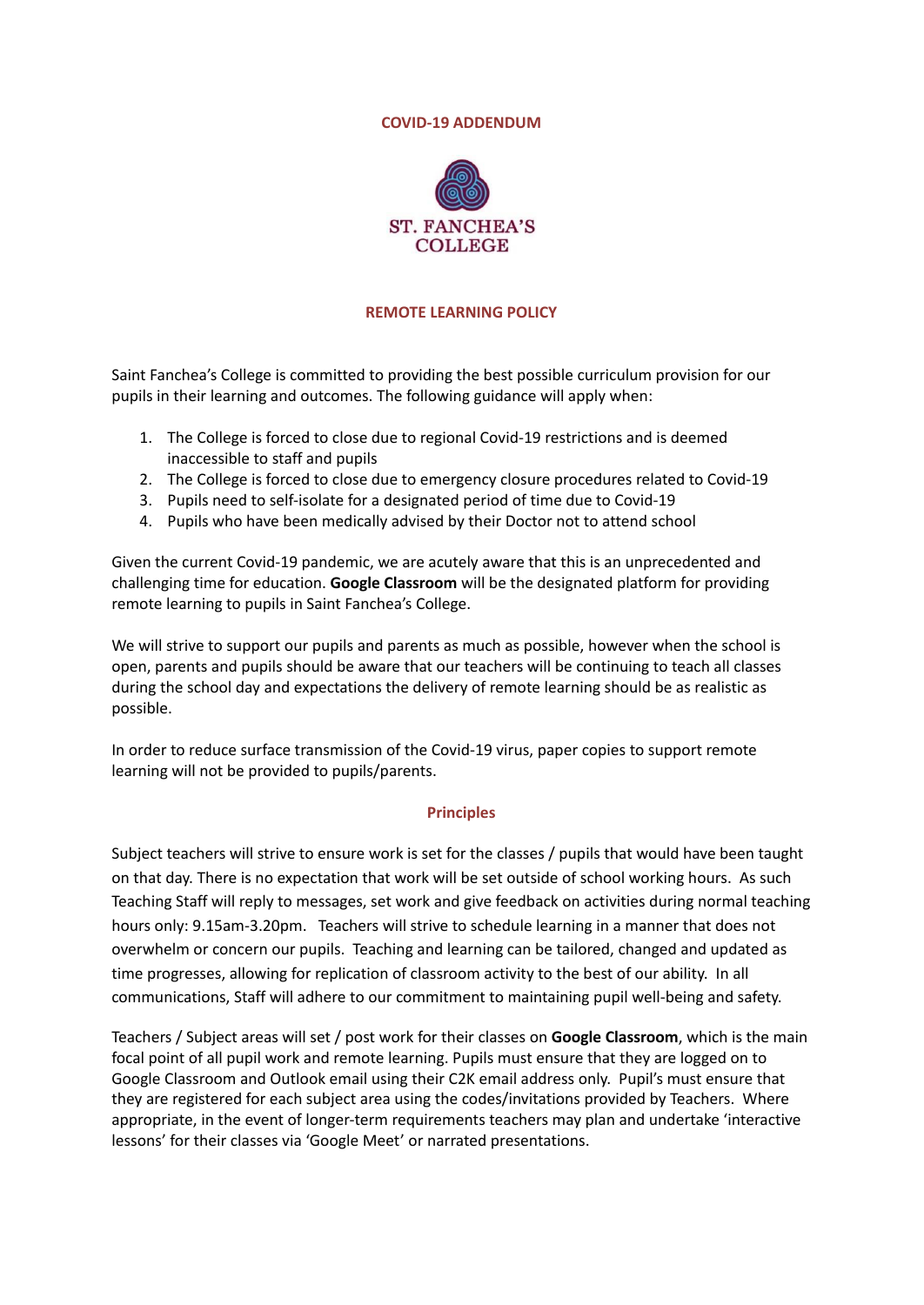Teachers will make an appropriate and informed decision as to the type and content of the work being set, based on their Schemes of Work. Subject departments / teachers will use a phased approach to introduce new content which will be carefully selected to ensure accessibility and differentiation to meet the needs of all pupils.

Due to constraints such as access to resources and home support, e*xamples of this could include, but are not limited to:*

- Practice questions and exam questions-based revision (particularly for KS4 / A-Level pupils)
- Structured revision tasks.
- Development based activities / tasks which seek to consolidate existing knowledge, e.g. tests, scenarios, extended writing, and analysis tasks.
- Progressive research-based tasks which seek to *introduce* some new knowledge / topics.
- Thematic learning tasks linking a range of subject areas for KS3 classes

Teachers will only provide feedback on any work completed which is clearly 'labelled' as a designated assessment and falls within agreed department assessment plan. All other work completed should be 'saved' by students – this *could* be electronically and uploaded onto Google Classroom/Drive as directed by the Teacher.

Teachers are able to provide individual feedback via the use of comments on Google Classroom, comments throughout Word Documents, Annotate and Explain Everything. Teachers will continue to work within our expectations for communicating with parents / carers in the event of a concern. Concerns re pupil engagement with remote learning will be shared with form teachers who will contact parents via email communication / telephone.

Pupils are expected to engage and complete all work set to the best of their ability in the time clearly allocated. Teachers will, where appropriate, provide help sheets and guidance to ensure the work is accessible for all pupils.

Pupils can, where appropriate seek further guidance from their teachers via messaging through the Google Classroom platform. Pupils should complete designated assessments, where set, to the best of their ability. These will be utilised to review progress and support future learning tasks. Clear instructions and guidance will be provided regarding the completion of formative and summative assessments and these will consider the circumstances at home and be clear and realistic. Pupils will be expected to follow the instructions to the best of their ability.

# **Setting work on Google Classroom**

Teachers will present all work in a logical dated order for ease of access for pupils. The preferred documents format will be Word or PowerPoint. Depending on the subject, teachers will present work daily or for the week ahead.

Teachers will clearly label the following aspects of all work:

**Instructions & guidance** - Relevant information based on each task being completed, as well as 'help sheets' and guidance to support learning. e.g. worked examples and scaffolding should be present. Also providing opportunities and task which support and promote independence and metacognitionsuch as self-mark sheets, checklists etc…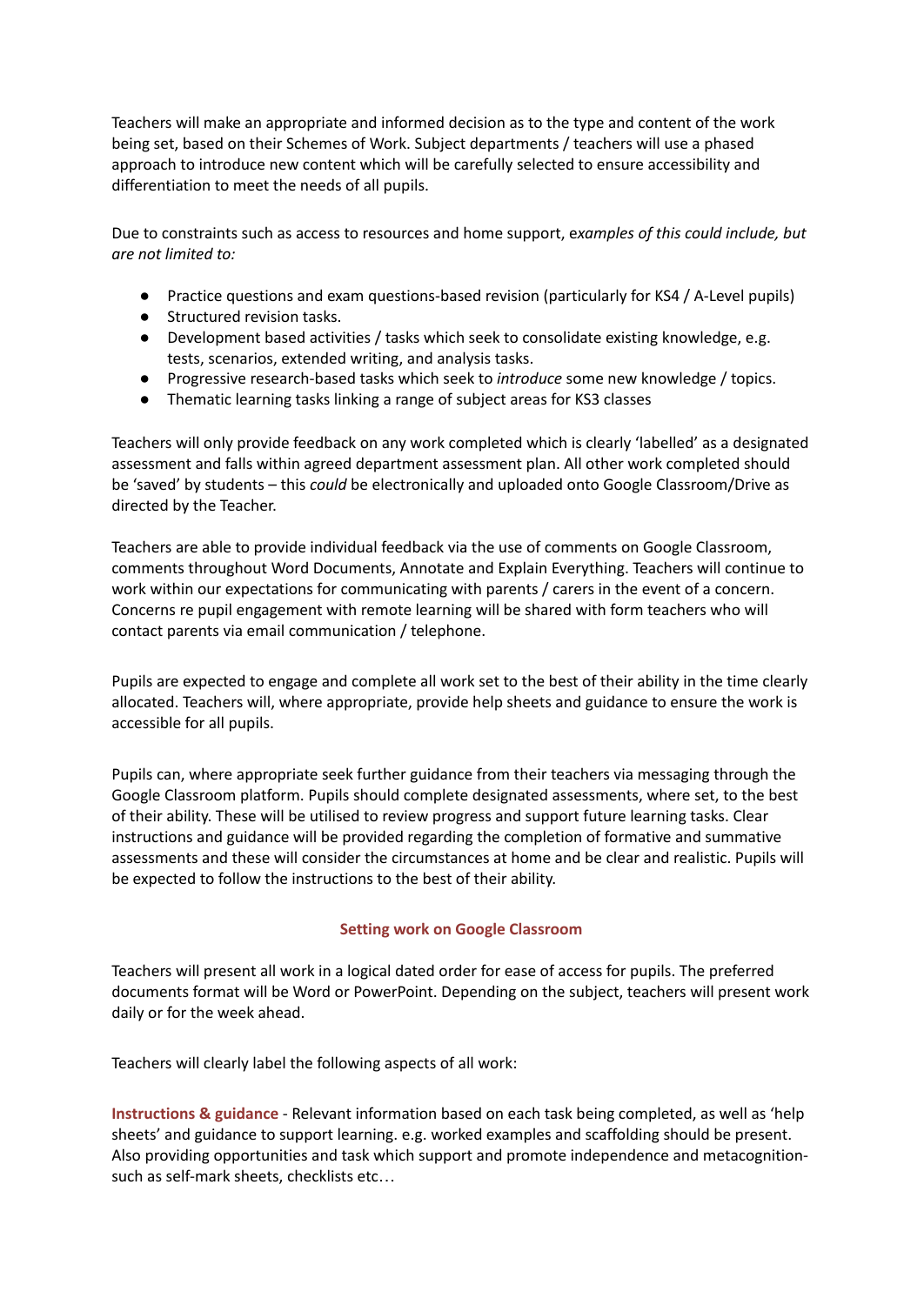**Time allocated** - The expected '**realistic**' time to complete the work. This will not exceed the timetable allocated lesson time and should take account of the fact that pupils may largely be working independently – therefore some tasks may take longer than in a classroom setting.

**Collation** - How the work should be collated and stored by the pupil – e.g. save electronically for individual reference, make notes on paper, and keep for reference.

Pupils will be assured that their well-being and safety is at the forefront of the thoughts of staff and that pupils will be expected to take regular breaks, get fresh air, exercise and maintain a reasonable balance between online engagement and offline activities. Pupils should continue to read on a daily basis, and continue to follow their interests and be creative.

Parents will be expected to support their child's learning to the best of their ability, by encouraging their child to access and engage in learning set by the Subject Teacher. Parents must not screenshot or copy information, messages or posts to share on social media or any other platform outside of Google Classroom. Parents can continue to contact the school as normal, and Teachers will strive to reply and give relevant feedback in due course within the opening hours of 9.15am and 3.20pm.

Parents should also be conscious that, if a pupil has been asked to isolate and work remotely from school, that teachers will require an appropriate timeframe in order to prepare and post remote learning tasks on **Google Classroom**. It is hoped that appropriate work will be scheduled within 2 days of the school being informed of the need for a pupil to self – isolate.

Parents should endeavour to check their daughter's completed work each day and encourage the progress that is being made. Parents should be mindful of mental well-being of both themselves and their daughter and encourage their daughter to take regular breaks, get fresh air and relax.

| This policy will be reviewed every year<br>Date of next review - October 2021 |  |  |
|-------------------------------------------------------------------------------|--|--|
|                                                                               |  |  |
|                                                                               |  |  |
|                                                                               |  |  |
|                                                                               |  |  |
|                                                                               |  |  |
|                                                                               |  |  |
|                                                                               |  |  |